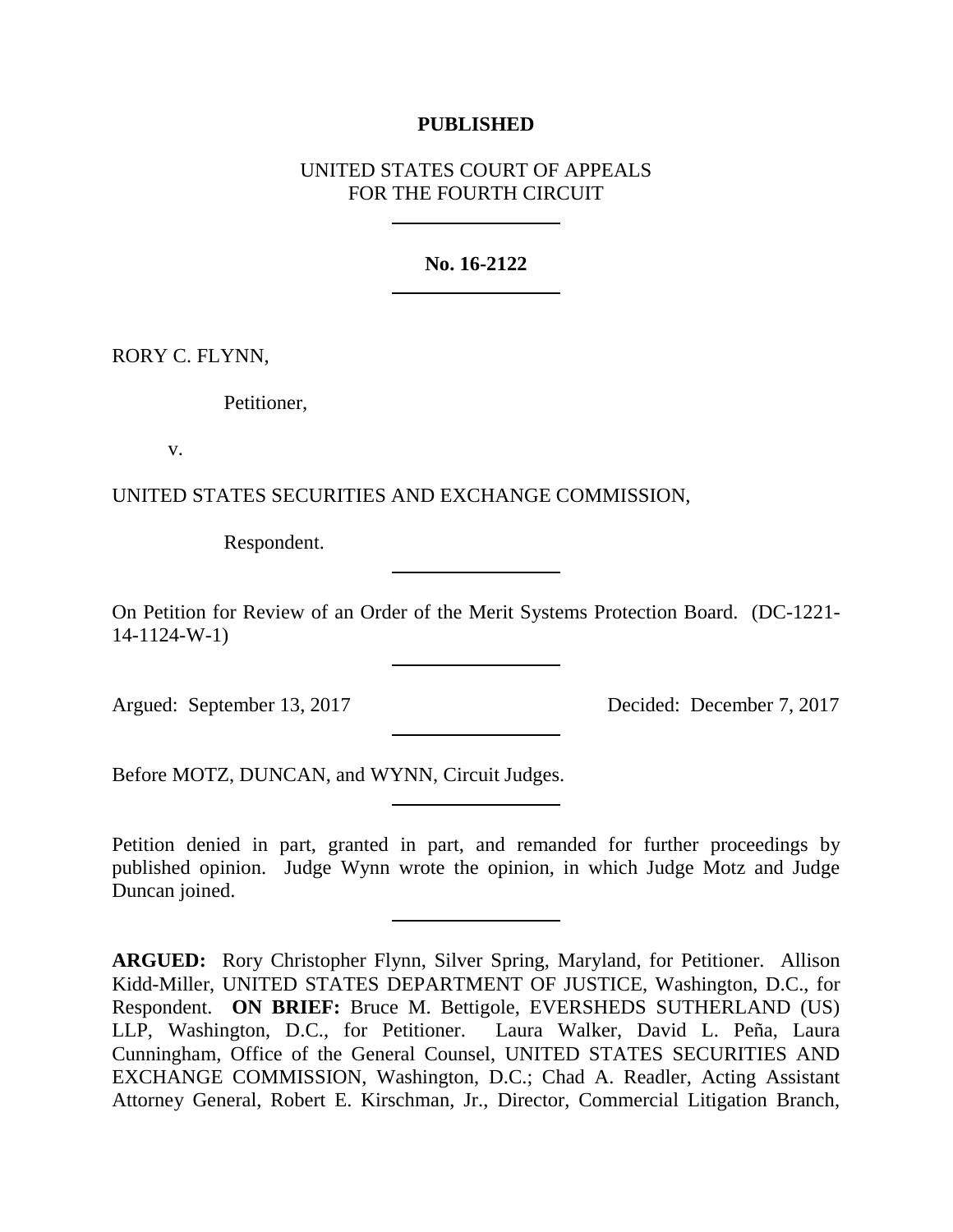Civil Division, UNITED STATES DEPARTMENT OF JUSTICE, Washington, D.C., for Respondent.

ц,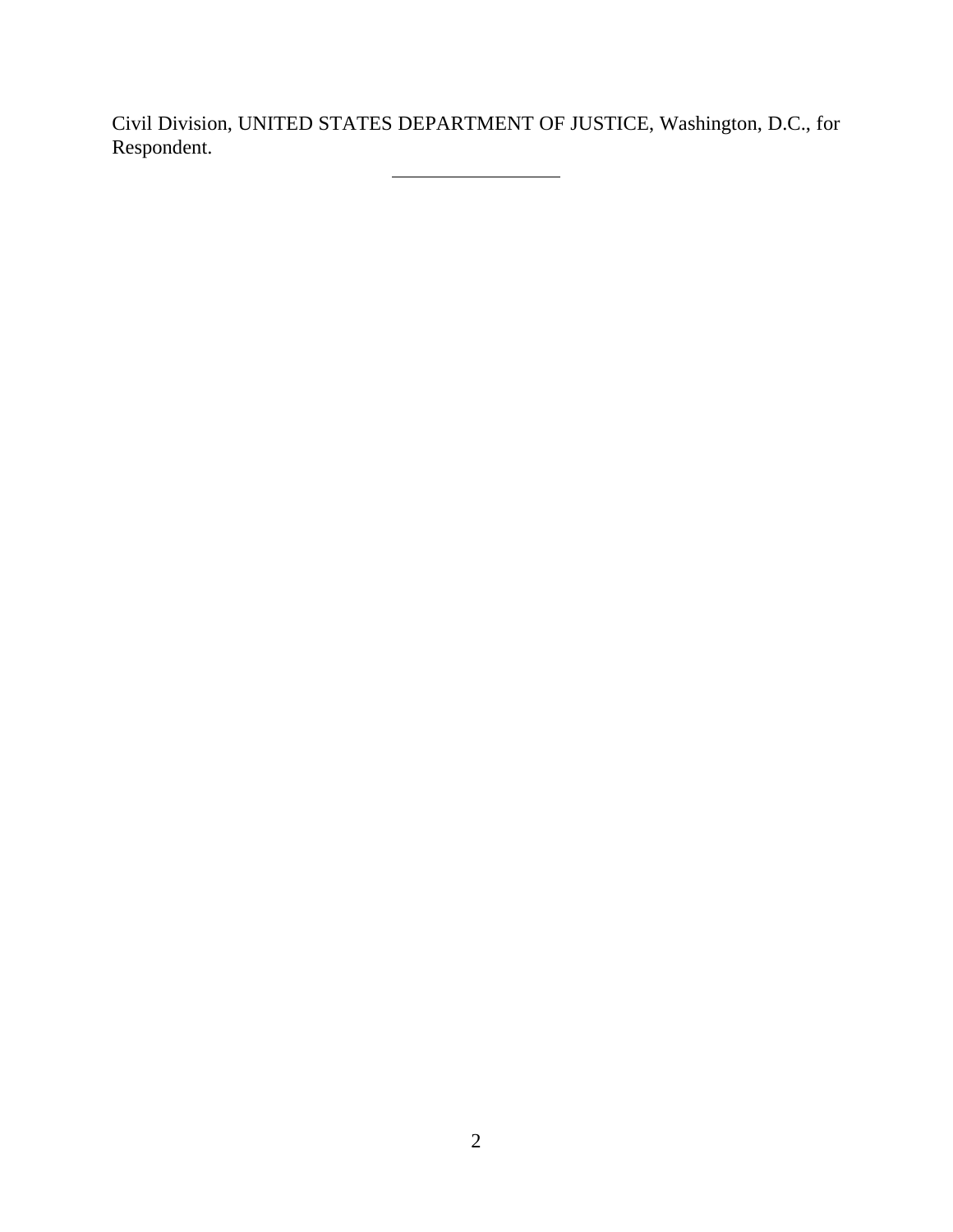WYNN, Circuit Judge:

In May 2013, Rory Flynn was fired from his position at the Securities and Exchange Commission ("SEC," or the "Commission"). Flynn claims that his supervisor terminated him in reprisal for raising concerns about his section's alleged chronic inefficiency. Seeking redress under a provision of the Whistleblower Protection Enhancement Act, 5 U.S.C. § 2302(b)(8), Flynn filed suit. An Administrative Judge determined that Flynn had not made any protected disclosures and was thus not entitled to relief. The Merit Systems Protection Board affirmed, and now Flynn petitions this Court for review.

We deny the petition in part, grant in part, and remand for further consideration.

## I.

In August 2012, Rory Flynn began work as an Associate General Counsel at the SEC. Flynn had previously spent twelve years in the SEC's Division of Enforcement and then another thirteen years with the Financial Industry Regulatory Authority (and its predecessor). In his most recent position with the Commission, Flynn helmed the Office of General Counsel's Adjudication section. Known simply as "Adjudication," the section primarily assists the Commission in deciding appeals from administrative law judges, self-regulatory organizations, and the Public Company Accounting Oversight Board.

After starting with Adjudication, Flynn became alarmed by what he viewed as an unacceptable backlog in unresolved cases based on his reading of two provisions in the SEC Rules of Practice: Rule 900(a) and Rule 900(b). *See* Informal Procedures and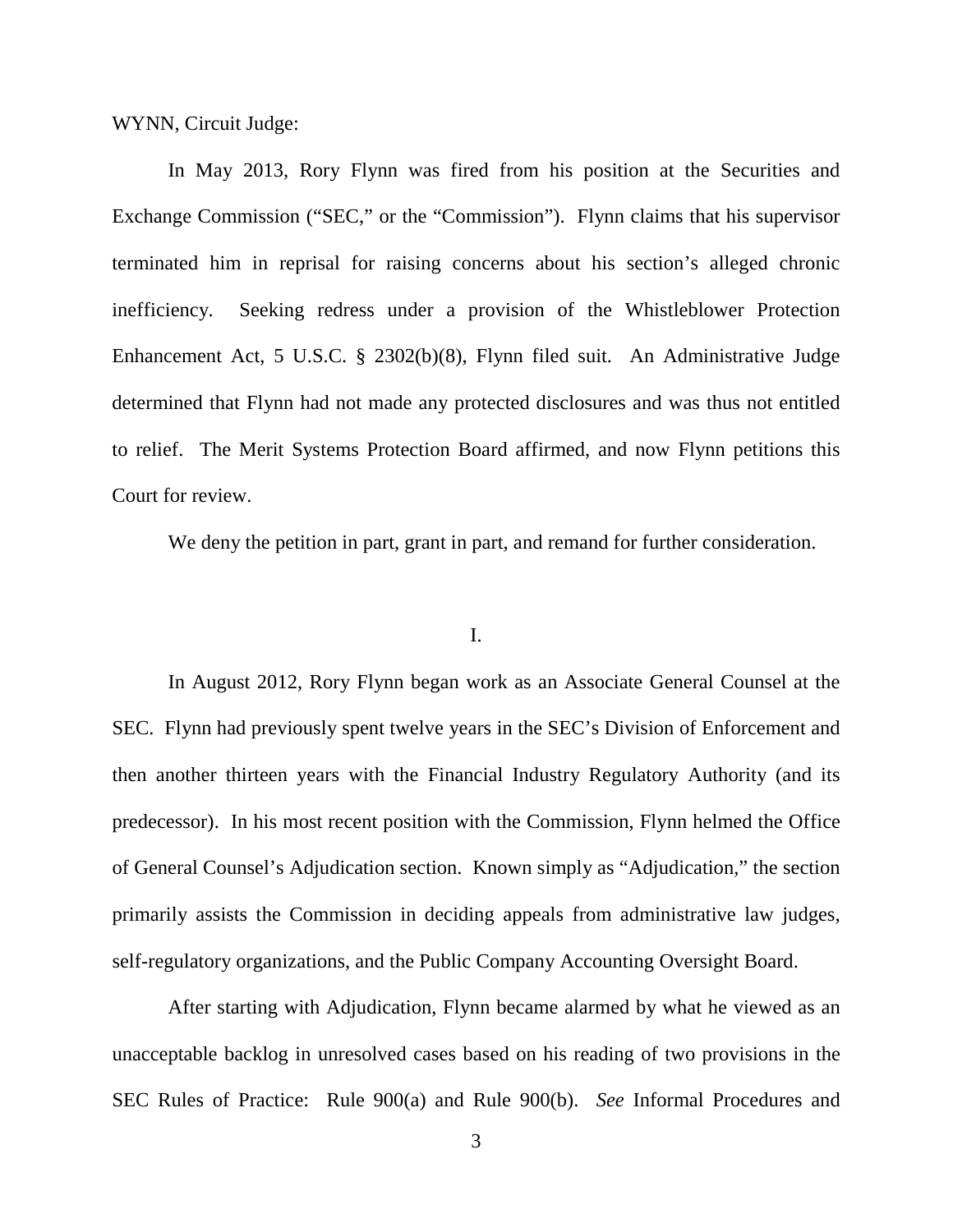Supplementary Information Concerning Adjudicatory Proceedings, 17 C.F.R. § 201.900  $(2006).<sup>1</sup>$  $(2006).<sup>1</sup>$  $(2006).<sup>1</sup>$ 

Rule  $900(a)$  provides that, "to the extent possible . . . [o]rdinarily, a decision by the Commission with respect to an appeal . . . should be issued within seven months from the date the petition for review . . . is filed." 17 C.F.R. § 201.900(a). That said, if "the Commission determines that the matter presents unusual complicating circumstances, . . . a decision . . . may be issued within 11 months." *Id.* "[W]hen the Commission determines that extraordinary facts and circumstances . . . so require," it has "discretion" to take even further time to resolve the appeal. *Id.* Flynn believed that Adjudication was consistently violating Rule 900(a) by not resolving appeals within the prescribed timelines or obtaining Commission approval for extensions. According to Flynn, when he began working in Adjudication, approximately one-half of the section's docket did not comply with the guidance set out in Rule 900(a).

Flynn also believed that Adjudication regularly violated Rule 900(b). Under that rule, if an appeal is not completed within 30 days of the timelines in Rule 900(a), "the General Counsel shall specifically apprise the Commission of that fact" with a report that "shall describe the procedural posture of the case, project an estimated date for conclusion of the proceeding, and provide such other information as is necessary to

 $\overline{a}$ 

<span id="page-3-0"></span><sup>1</sup> The current version of Rule 900 became effective on September 27, 2016. *See* 17 C.F.R. § 201.900 (2016). An earlier version of Rule 900 was in place at the time of the events giving rise to this case. Accordingly, all citations to "Rule 900" refer to the earlier version unless otherwise noted. *See* 17 C.F.R. § 201.900 (2006).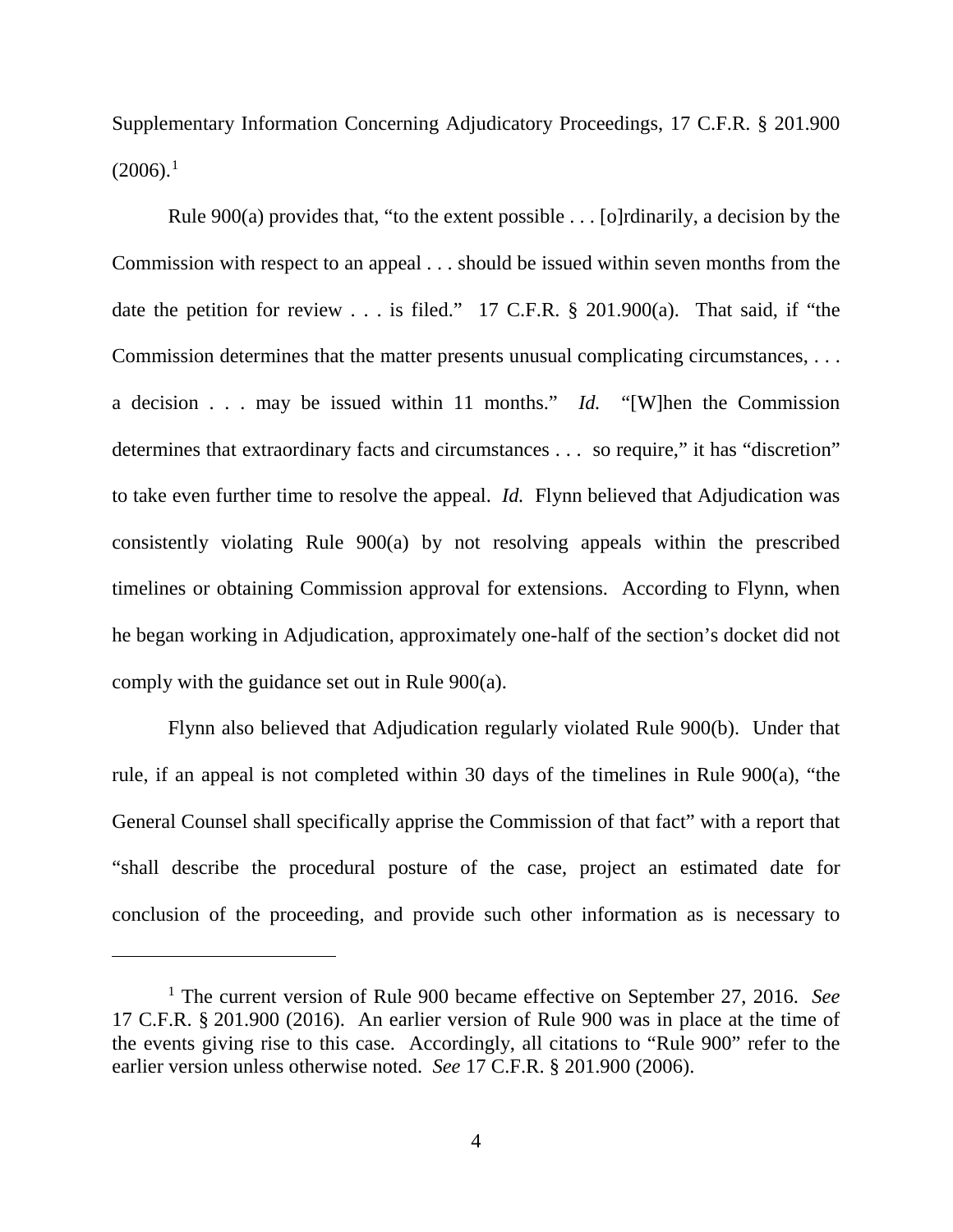enable the Commission to determine whether additional steps are necessary to reach a fair and timely resolution of the matter." 17 C.F.R. § 201.900(b). Although Adjudication filed Rule 900(b) reports, Flynn believed the reports failed to provide all information required by the rule.

Regarding both rules, Flynn believed the Commission was violating mandatory directives. Thus, beginning in October 2012, Flynn informed numerous individuals of his concerns regarding Rule 900 compliance. These efforts included a January 2013 meeting with then-SEC Chairwoman Elisse Walter. Flynn also attempted to fix the purported violations by having Adjudication institute a number of remedies, such as hiring additional staff and establishing a triage system, through which Adjudication resolved simple cases first. According to Flynn, these measures improved efficiency.

Continuing these efforts, in May 2013, Flynn scheduled a meeting with the new SEC Chairwoman, Mary Jo White—a meeting at which Flynn intended to discuss his ongoing concerns about Rule 900 violations. Four days beforehand, however, White's office canceled the meeting, and days later, Flynn's supervisor, Michael Conley, fired Flynn. Conley's stated reasons for firing Flynn included "poor work performance," "fail[ure] to produce high quality work product on a timely basis," "failure to prioritize assignments," and "inability to work cooperatively with senior level managers." J.A. 303

Flynn then initiated a lengthy administrative process to adjudicate his termination under the Civil Service Reform Act of 1978, 5 U.S.C. § 1101 *et seq*., which sets forth the "framework for evaluating personnel actions taken against federal employees." *Kloeckner v. Solis*, 568 U.S. 41, 44 (2012). Previously, the United States Civil Service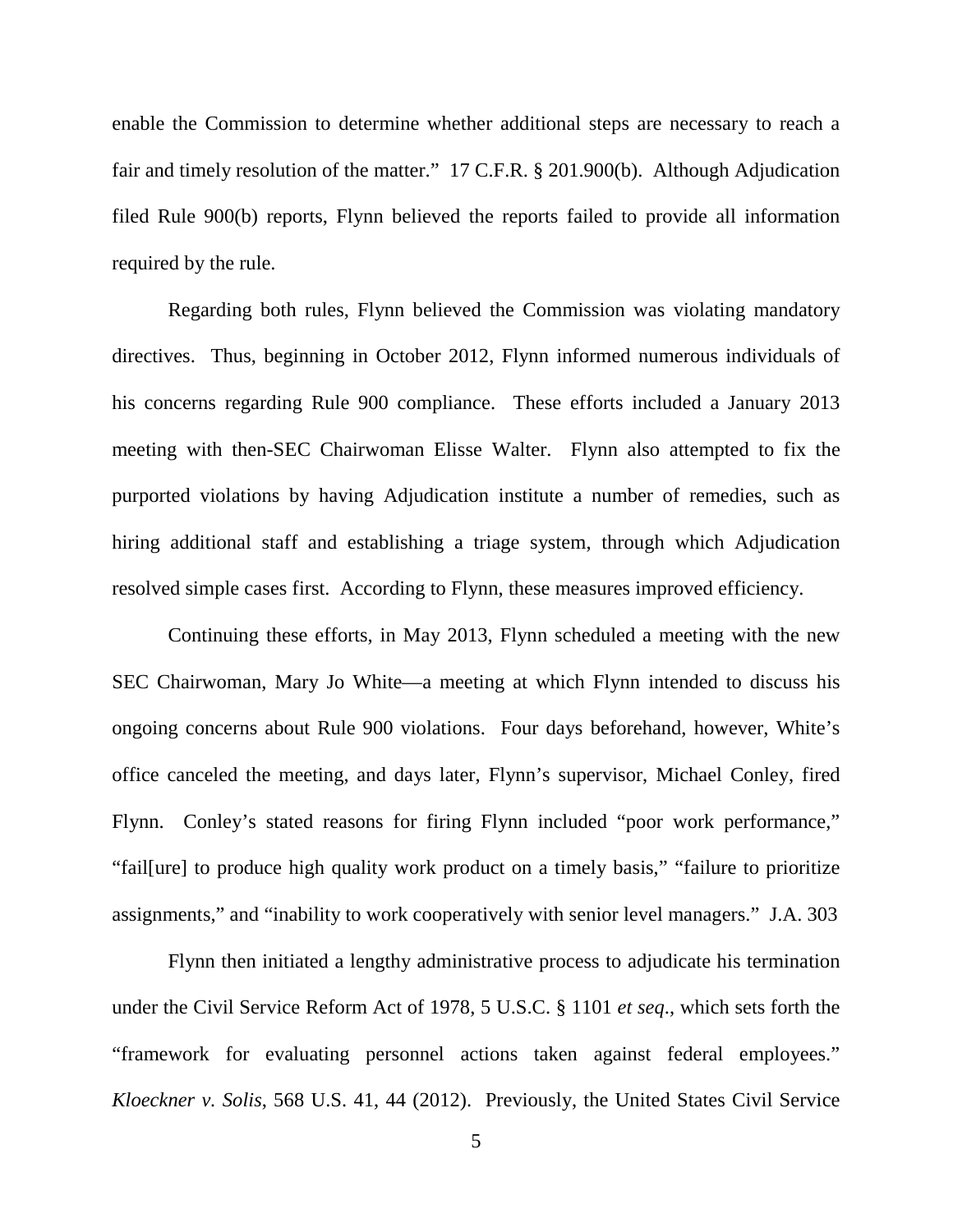Commission managed the personnel of the Executive branch and adjudicated grievances filed by those employees. *See* Robert G. Vaughn, *The Opinions of the Merit Systems Protection Board: A Study in Administrative Adjudication*, 34 ADMIN. L. REV. 25, 26 (1982). Amidst criticism of those conflicting roles, Congress sought to divide the managerial and adjudicatory functions of the Civil Service Commission. *See id.* at 26– 29. Under the Civil Service Reform Act, the Office of Personnel Management inherited the Civil Service Commission's managerial duties, and the Merit Systems Protection Board became a separate adjudicatory body. *See id.*; *see also* 5 U.S.C. §§ 1101–05 (establishing the Office of Personnel Management); 5 U.S.C §§ 1201–06 (establishing the Merit Systems Protection Board). The newly established Office of Special Counsel also took on some oversight responsibilities, especially investigating governmental violations of law. *See* 5 U.S.C §§ 1211–19.

Pursuant to the procedure set forth in current law, Flynn first sought "corrective action from the [Office of] Special Counsel."  $5$  C.F.R.  $\frac{8}{3}$  1209.2(b)(1) (2013). In his complaint to the Office of Special Counsel, Flynn claimed the SEC engaged in a prohibited personnel action, namely firing him for bringing attention to Adjudication's longstanding violations of Rule 900. The Office of Special Counsel did not pursue Flynn's claims, thereby enabling him to file an independent right of action with the threemember Merit Systems Protection Board ("the Board"). *See* 5 U.S.C. § 1214(a)(3).

Flynn's action was first reviewed by an Administrative Judge, who determined Flynn had not made any disclosures covered by Section 2302(b)(8) and thus denied him relief. Flynn appealed to the Board which at the time had only two of its three members.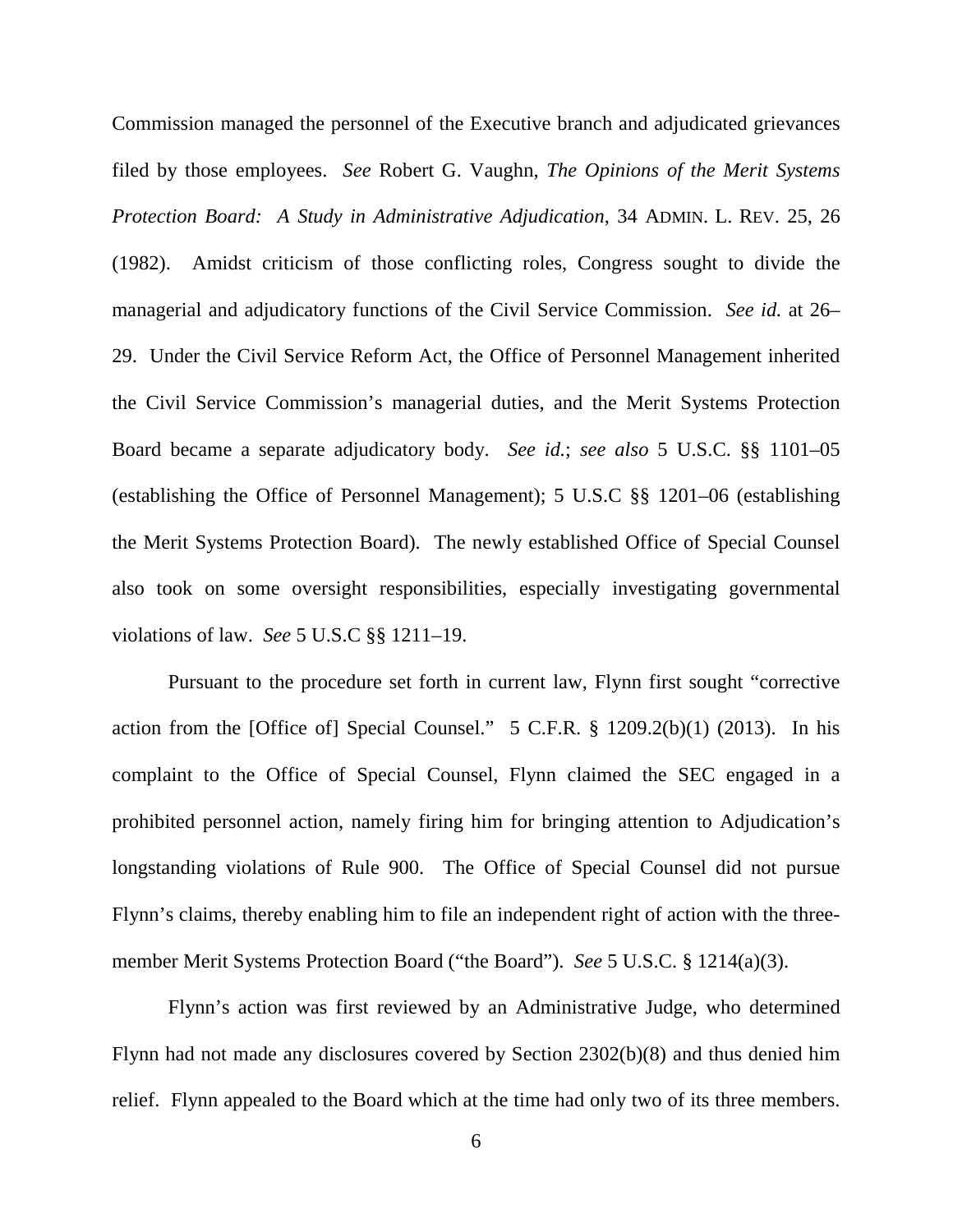Because the two members could not agree on an outcome, the Administrative Judge's decision became final pursuant to governing regulations. *See* 5 C.F.R. § 1200.3(b) (1994). Thus, Flynn's appeal from the Board's decision is, in effect, an appeal from the Administrative Judge's decision.

Before December 2012, putative whistleblowers could appeal Board decisions only to the U.S. Court of Appeals for the Federal Circuit. *See* 5 U.S.C. § 7703(b)(1)(A). One exception enabled litigants to file in other courts: a "mixed case"—that is, a case alleging both a prohibited personnel action and discrimination. *Kloeckner*, 568 U.S. at 44–46; *see also* 29 C.F.R. § 1614.302 (2012). But in December 2012, as part of the Whistleblower Protection Enhancement Act, Congress allowed appellants from Board decisions to file—for a five-year trial period—in any U.S. Court of Appeals with jurisdiction over the case, even if the case did not allege discrimination. *See* 5 U.S.C. § 7703(b)(1)(B). Congress made this change, in part, due to displeasure with how the Federal Circuit handled whistleblower cases. *See* S. REP. NO. 112-155 (2012), at 1–2 (2012) ("Unfortunately, federal whistleblowers have seen their protections diminish in recent years, largely as a result of a series of decisions by the United States Court of Appeals for the Federal Circuit, which has exclusive jurisdiction over many cases brought under the Whistleblower Protection Act (WPA). Specifically, the Federal Circuit has wrongly accorded a narrow definition to the type of disclosure that qualifies for whistleblower protection." (internal citation omitted)). Thus, whereas whistleblowing jurisprudence is well established in the Federal Circuit's case law, this case presents a matter of first impression in this Circuit.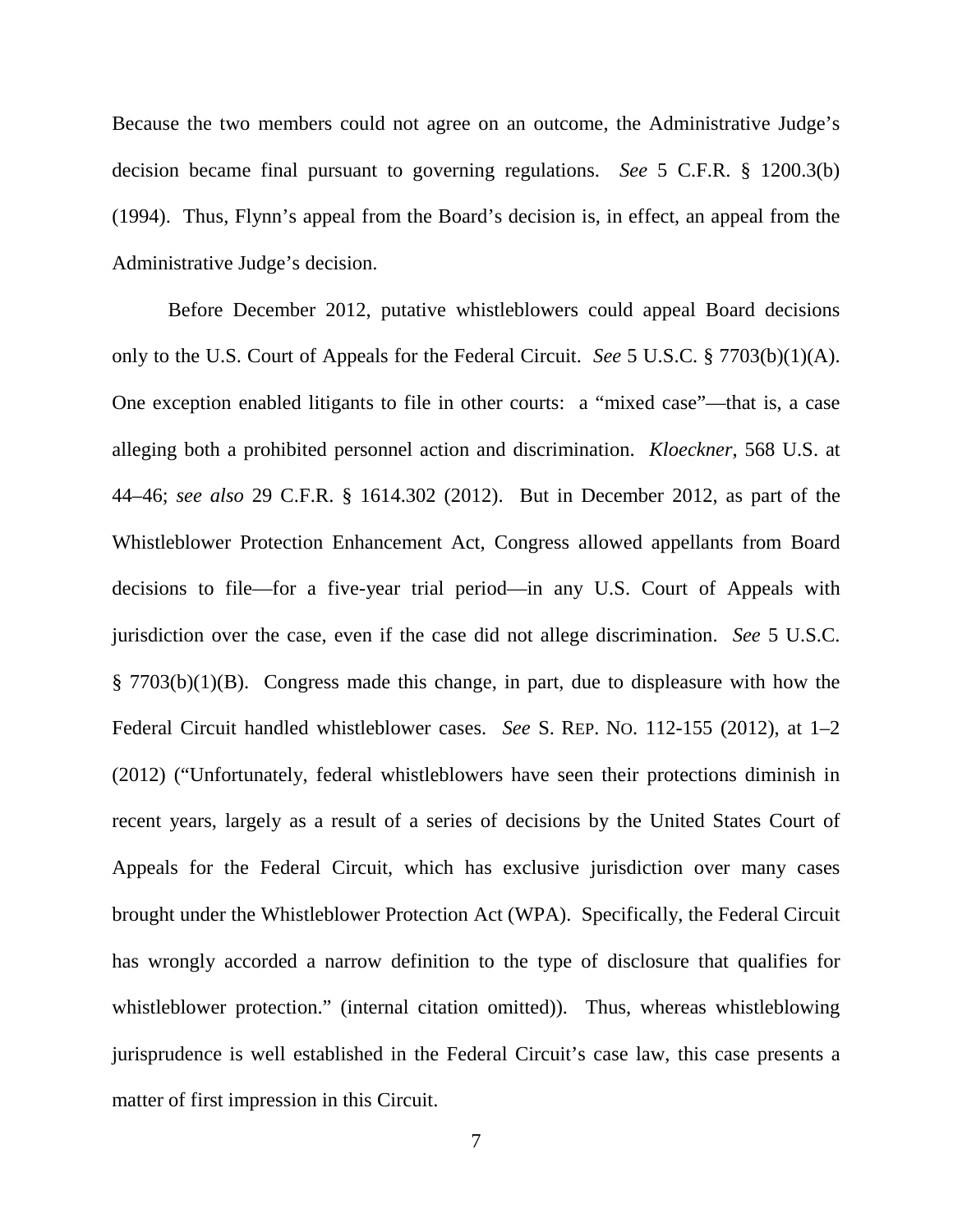At its core, whistleblowing involves "the making of a protected disclosure." 5 C.F.R. § 1209.4(b). Federal law prohibits certain agency actions in response to receiving such disclosures from whistleblowers. *See* 5 U.S.C. § 2302. Relevant here, a federal agency cannot take—or fail to take—"a personnel action" due to

any disclosure of information by an employee . . . which the employee . . . reasonably believes evidences

(i) any violation of any law, rule, or regulation, or

(ii) gross mismanagement, a gross waste of funds, an abuse of authority, or a substantial and specific danger to public health or safety . . . .

5 U.S.C. § [2](#page-7-0)302 $(b)(8)$ .<sup>2</sup> As part of these safeguards, an agency cannot fire an employee for making a protected disclosure. *See* 5 U.S.C. § 2302(a).

When a whistleblower claims an agency took an impermissible personnel action, the Merit Systems Protection Board evaluates the case using a burden-shifting framework. First, the employee must establish a prima facie case by demonstrating four facts: "(1) the acting official has the authority to take, recommend, or approve any personnel action; (2) the aggrieved employee made a protected disclosure; (3) the acting official used his authority to take, or refuse to take, a personnel action against the aggrieved employee; and (4) the protected disclosure was a contributing factor in the agency's personnel action." *Chambers v. Dep't of Interior*, 602 F.3d 1370, 1376 (Fed.

<span id="page-7-0"></span><sup>&</sup>lt;sup>2</sup> Additionally, the statute protects a whistleblower only if her disclosure "is not specifically prohibited by law and if such information is not specifically required by Executive order to be kept secret in the interest of national defense or the conduct of foreign affairs." 5 U.S.C. § 2302(b)(8).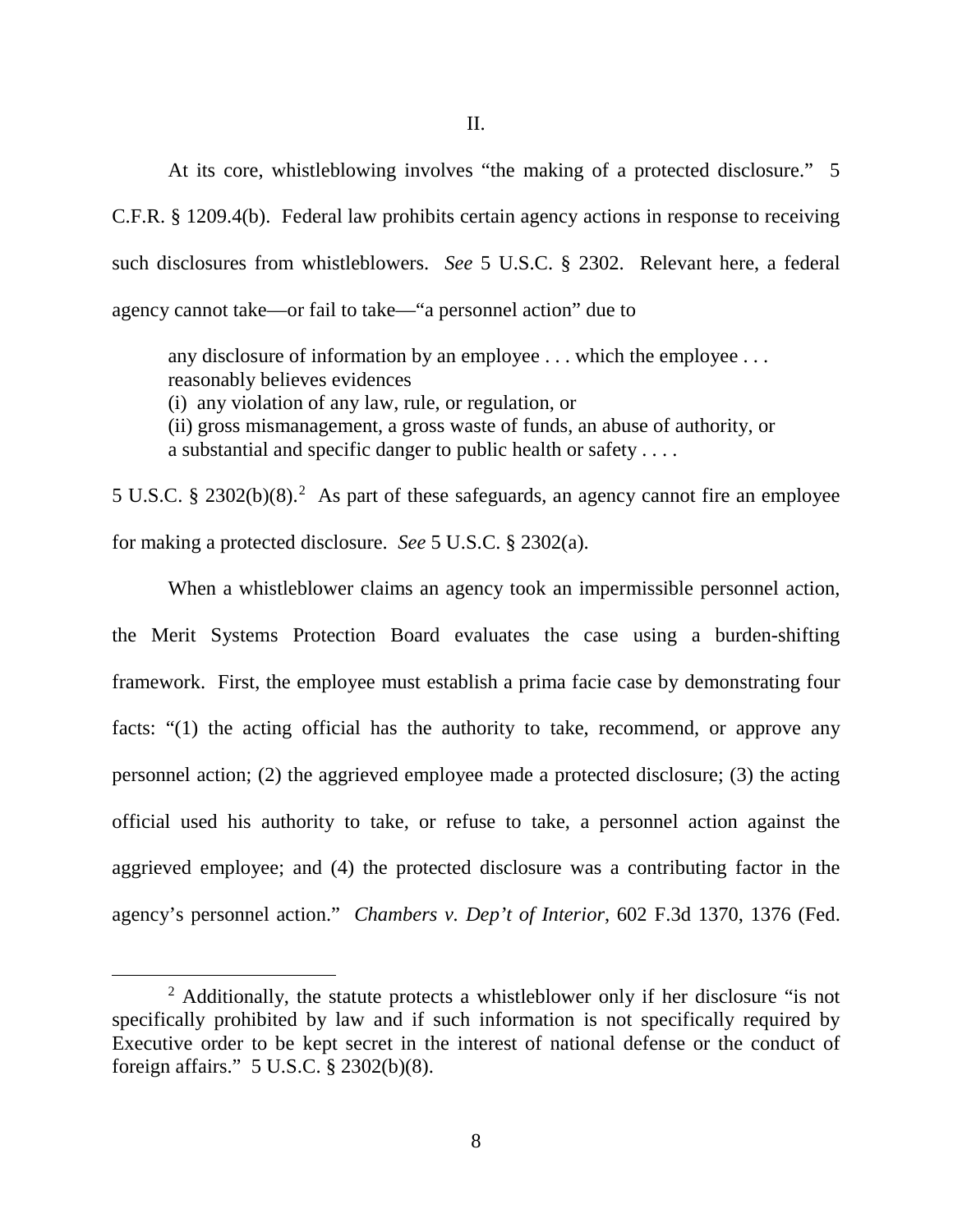Cir. 2010); *see also* 5 U.S.C. § 2302(b)(8); S. REP. NO. 112-155, at 6 (stating that the Whistleblower Protection Enhancement Act "does not affect" certain Federal Circuit doctrine, including the elements of a prima facie case and the burden-shifting framework). The petitioner bears the burden of proof by a preponderance of the evidence. *See* 5 C.F.R. § 1209.7(a). If the petitioner establishes a prima facie case, the burden shifts to the agency to show "by clear and convincing evidence that it would have . . . taken . . . the same personnel action in the absence of the disclosure." 5 C.F.R.

§ 1209.7(b); *accord Chambers*, 602 F.3d at 1376.

Here, the Administrative Judge concluded that Flynn failed to satisfy the second prong of his prima facie case—that is, Flynn did not make any protected disclosures. Based on that finding, the Administrative Judge denied Flynn's request for corrective action.

On appeal, Flynn raises three issues. First, he argues the Administrative Judge erred in concluding that Flynn's Rule 900(a) disclosures were not protected. Second, Flynn makes a parallel argument for Rule 900(b)—that his disclosures regarding those violations were also protected. Finally, Flynn contends that the Administrative Judge imposed several inappropriate procedural limitations, including curtailing the number of evidentiary exhibits Flynn could admit and denying extensive discovery.

We review each of these arguments in turn. Our review of the decision below is limited, however. We may only set aside agency actions, findings, or conclusions if they are "(1) arbitrary, capricious, an abuse of discretion, or otherwise not in accordance with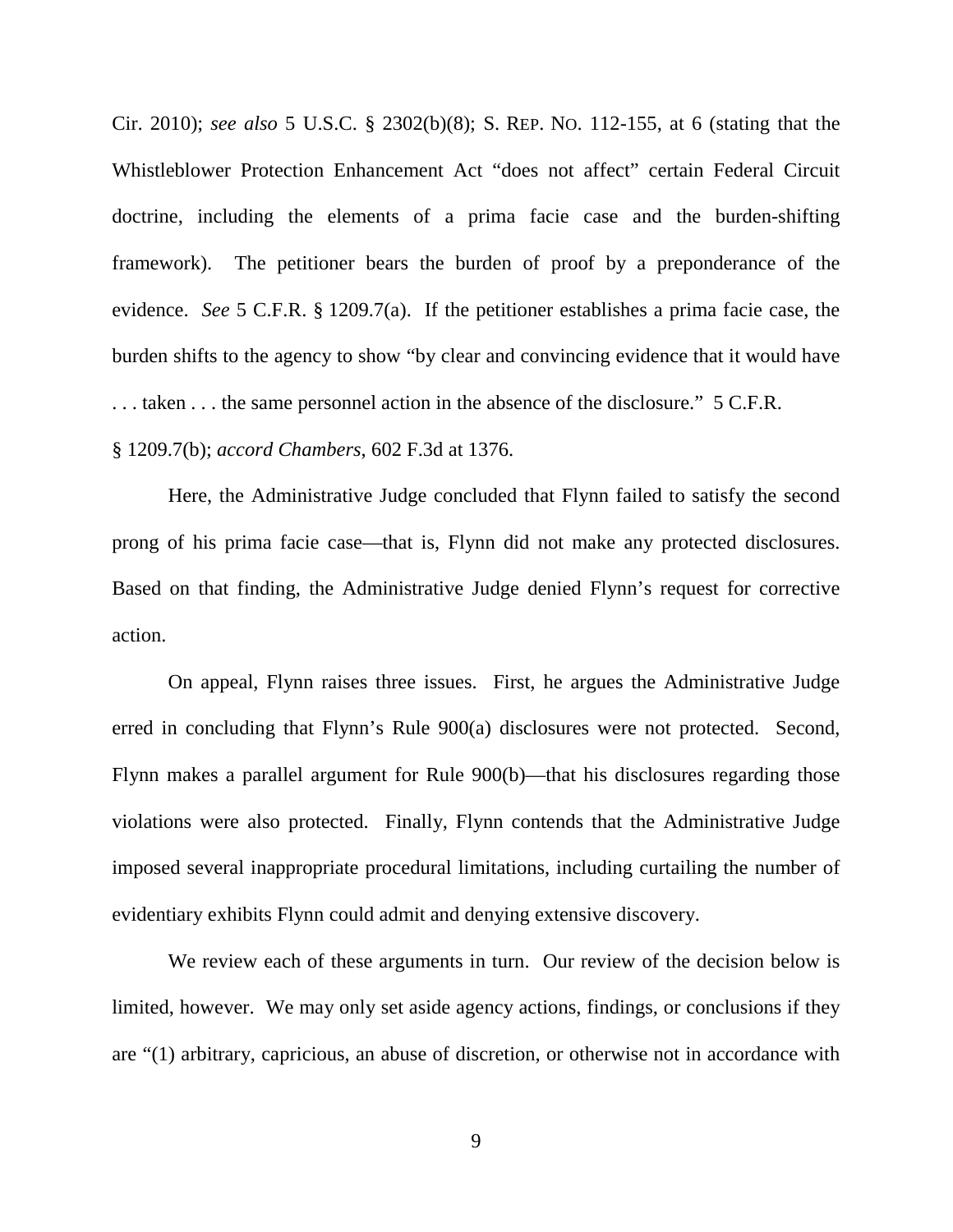law; (2) obtained without procedures required by law, rule, or regulation having been followed; or (3) unsupported by substantial evidence." 5 U.S.C. § 7703(c).

#### A.

Flynn's first argument centers on his attempts to bring to light Adjudication's alleged noncompliance with Rule 900(a). The Administrative Judge concluded Flynn's "disclosures, even if taken as true, fail to meet the standard for being protected disclosures under the law." J.A. 350. The standard referenced by the Administrative Judge is the one introduced earlier: disclosures are protected if they are information "which [an] employee . . . reasonably believes evidences . . . any violation of any law, rule, or regulation." 5 U.S.C. § 2302(b)(8). In evaluating Flynn's case, the Administrative Judge treated the phrase "law, rule, or regulation" as referring to provisions that bind an agency. Thus, concluding that Rule 900(a) could not possibly be interpreted as binding, the Administrative Judge said the provision "constitute[d] internal guidelines and policy," rather than a rule or regulation. J.A. 347. Accordingly, the Administrative Judge found Flynn could not have reasonably believed his disclosures were about violations of a rule or regulation. At the outset, it is worth noting that reviewing the Administrative Judge's conclusion on this issue presents two separate, but related, inquires. First, we must decide whether Rule 900(a) is a "law, rule, or regulation" as Congress used that term in Section 2302(b)(8). If so, then we must decide whether Flynn had a reasonable belief the information he disclosed "evidences . . . any violation" of that law, rule, or regulation. 5 U.S.C. § 2302(b)(8).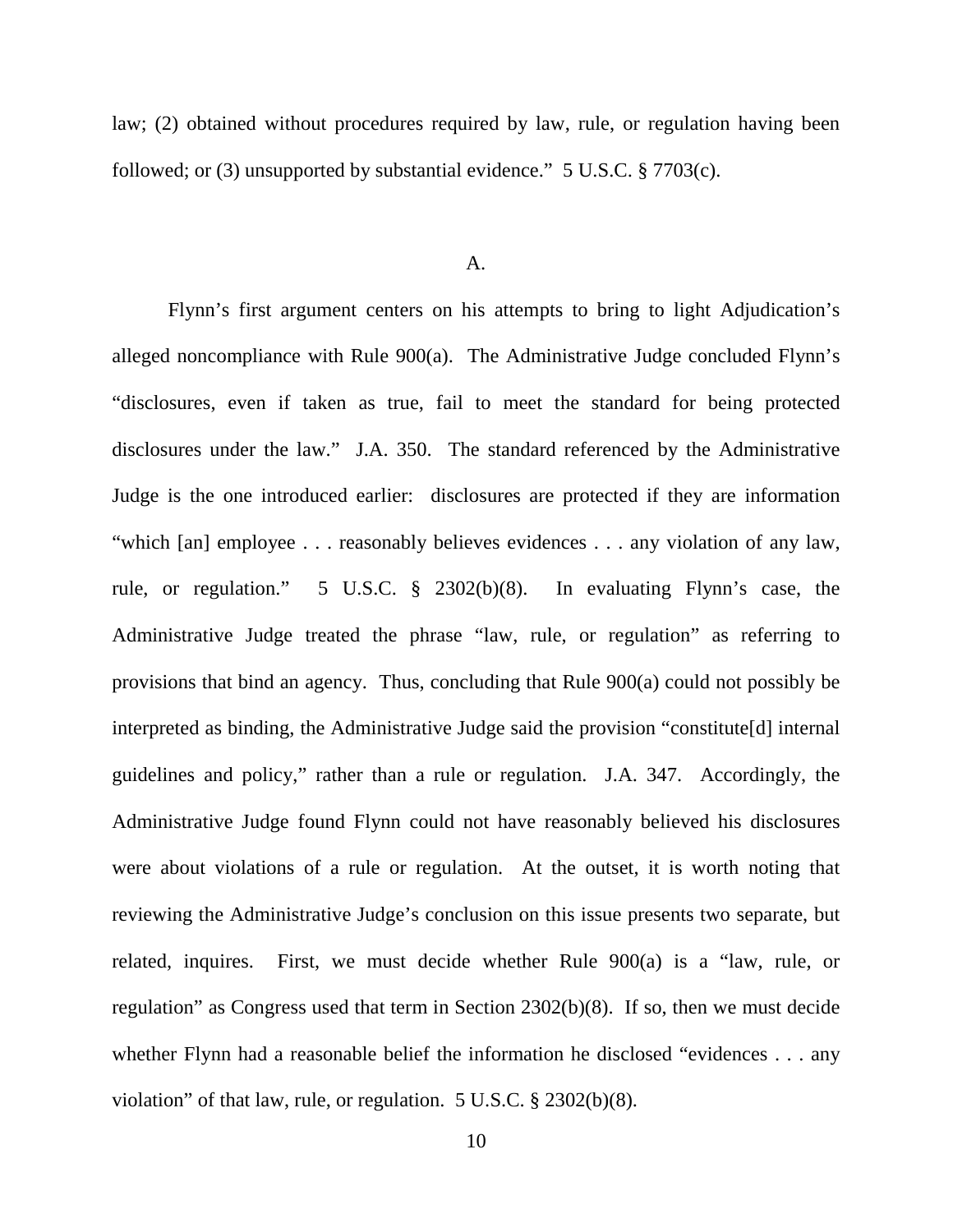As to the first question—whether Rule 900(a) is a "law, rule, or regulation"—the statute does not define any of those three terms. The Supreme Court recently held that the word "law" in Section 2302(b)(8) refers specifically to statutes, *see Dep't of Homeland Sec. v. MacLean*, 135 S. Ct. 913, 918–21 (2015), meaning that Rule 900(a) does not constitute a "law." Whether Rule 900(a) is a "rule" or "regulation" is a more difficult question.

Although the Whistleblower Protection Enhancement Act does not define "rule," the Administrative Procedure Act defines the term as "the whole or a part of an agency statement of general or particular applicability and future effect designed to implement, interpret, or prescribe law or policy or describing the organization, procedure, or practice requirements of an agency." 5 U.S.C. § 551(4). Under that expansive definition—which would accord with Congress' intent to "broad[ly]" protect individuals who disclose wrongdoing—Rule 900(a) would seem to qualify as a "rule." *See* S. REP. NO. 112-155, at 5 ("[The Whistleblower Protection Enhancement Act] makes clear, once and for all, that Congress intends to protect 'any disclosure' of certain types of wrongdoing in order to encourage such disclosures. It is critical that employees know that the protection for disclosing wrongdoing is extremely broad . . . ."). We need not resolve this unsettled question, however, because the parties agree that Rule 900(a) falls within the ambit of Section 2302(b)(8), albeit on different theories. *See* Petitioner's Br. at 44 (arguing that Rule 900 is a "rule"); Respondent's Br. at 23 n.9 ("Rule 900 is a regulation, 17 C.F.R. § 201.900, not a separate 'rule' as that term is used in the phrase 'law, rule, or regulation' in 5 U.S.C. § 2302(b)(8).").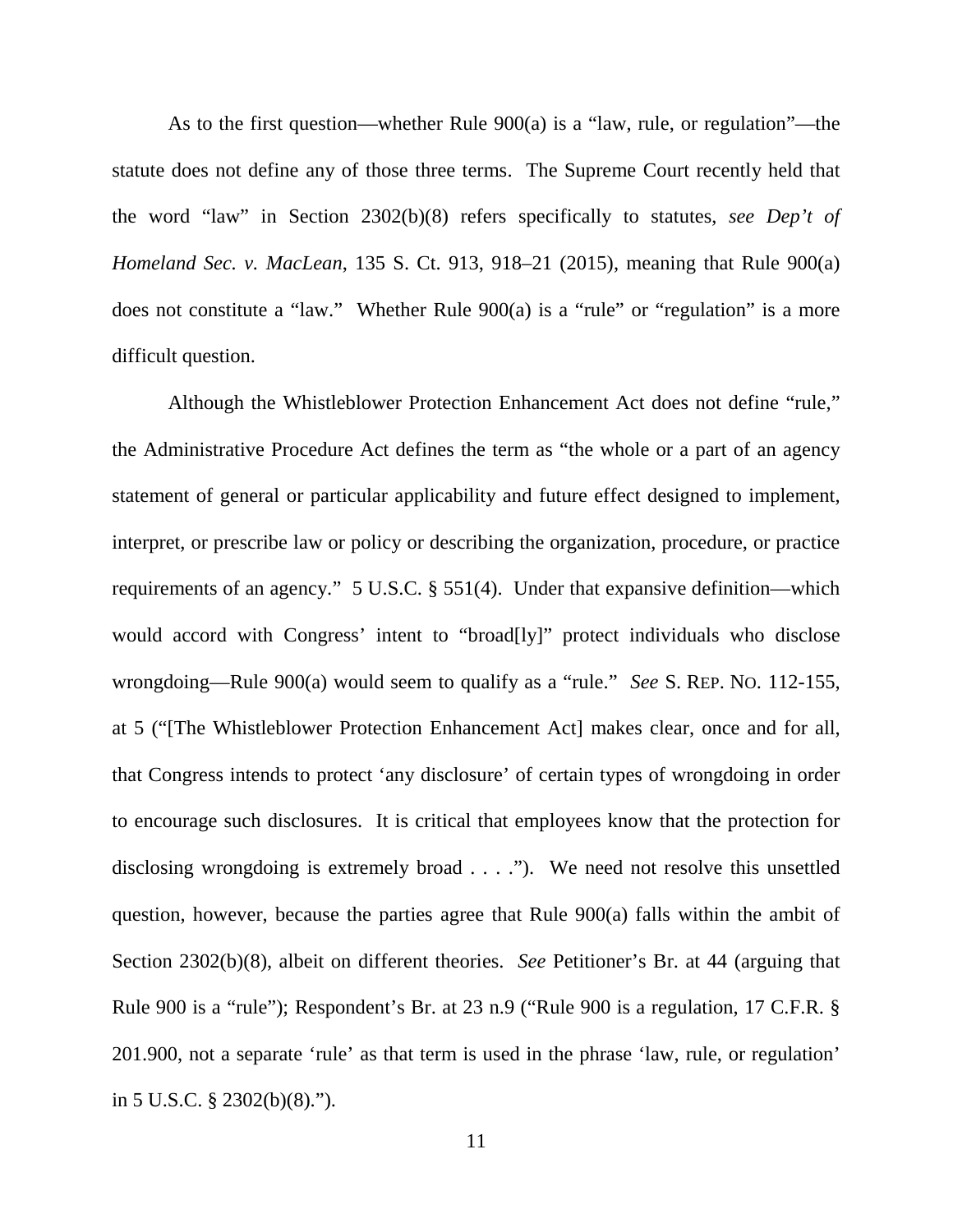Because the parties agree Rule 900(a) falls within the scope of Section 2302(b)(8), we next must determine "whether a disinterested observer with knowledge of the essential facts known to and readily ascertainable by the employee . . . could reasonably conclude that the actions of the Government evidence" a violation of Rule 900(a). 5 U.S.C. § 2302(b). We find that a disinterested observer could not reasonably conclude the Commission violated Rule 900(a). In particular, the plain language of Rule 900(a) shows that the relevant aspects of the provision are aspirational and discretionary, such that a failure to strictly adhere to them could not reasonably be seen as a "violation."

To elaborate, we turn to the Administrative Judge's opinion, which is well reasoned on this point. The Administrative Judge quoted the text of Rule 900(a) in its entirety and underlined specific words indicating the provision did not actually create any mandatory deadlines. The rule is replete with such language. For example, as the Administrative Judge noted, Rule 900(a) sets forth "*[g]uidelines* for the timely completion of proceedings." J.A. 345. Rule 900(a) also states that appeals "*should* be completed" or "*should* be issued," "to the extent possible," within the timeframes set forth in the rule. *Id.* (emphasis added). Additionally, the provision allows the Commission to exercise "discretion to take additional time" beyond the established timelines. J.A. 346. The text specifically "do[es] not create a requirement that each portion of a proceeding or the entire proceeding be completed within the periods described." *Id.* Rather, Rule 900(a) encourages "fairness" by ensuring the SEC's "deliberative process is not constrained by an inflexible schedule." *Id.* The Administrative Judge highlighted all these points.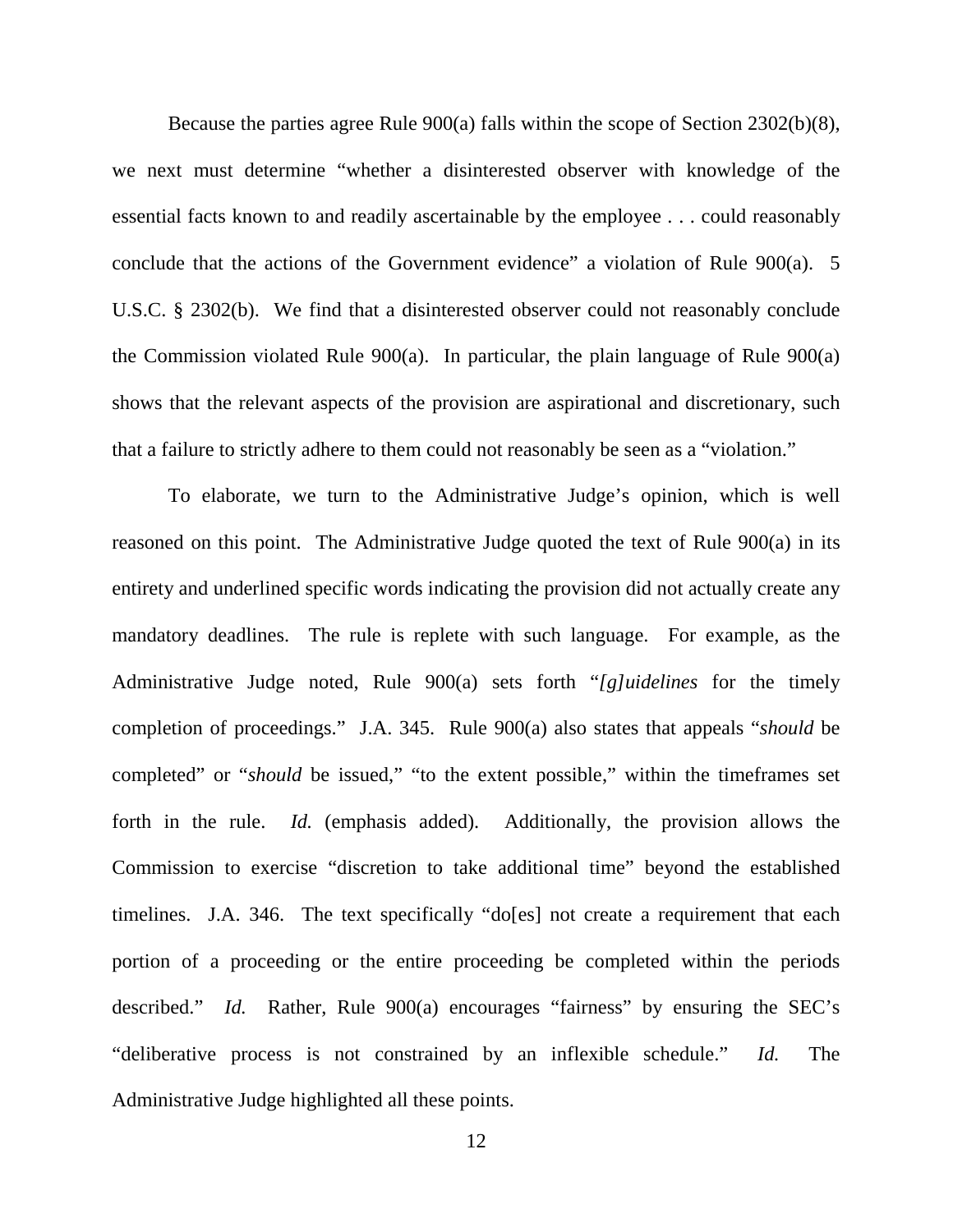The Administrative Judge also discussed the Commission's 2003 amendments to Rule 900(a). In making those amendments, the Commission moved certain guidelines from Rule 900 to a different location—Rule 360—which sets forth mandatory timelines within which administrative judges "shall" render their initial decisions. J.A. 347; *see also* 68 Fed. Reg. 35787–89 (June 17, 2003) (explaining the 2003 amendments to the SEC Rules of Practice). Notably, as the Administrative Judge indicated, the 2003 amendments did not change Rule 900(a)'s advisory language.

Thus, although Rule 900(a) sets timelines by which the Commission would ideally adjudicate cases, the permissive language of the text could not lead an employee to reasonably conclude that failing to meet such aspirational guidelines would amount to a "violation." We reach this decision despite Flynn's reference to various interactions he had with individuals at the Commission, which he maintains bolstered his belief Rule 900(a) created mandatory deadlines. The facts Flynn cites are at best disputed, but even if taken as true, they do not outweigh the textual analysis that would inform the viewpoint of an objective observer. More importantly still, our standard of review is very deferential. The Administrative Judge more than adequately explained why, under the facts presented by the parties, an employee in Flynn's position could not have reasonably concluded Rule 900(a) was violated. Thus, the Administrative Judge did not err in rejecting Flynn's Rule 900(a) claim.<sup>[3](#page-12-0)</sup>

<span id="page-12-0"></span><sup>&</sup>lt;sup>3</sup> Flynn also argues on appeal that violation of Rule 900(a) evidenced "gross" mismanagement," a second way to classify his statements as protected disclosures. *See* 5 U.S.C. § 2302(b)(8). Flynn has affirmatively waived this argument, however. The (Continued)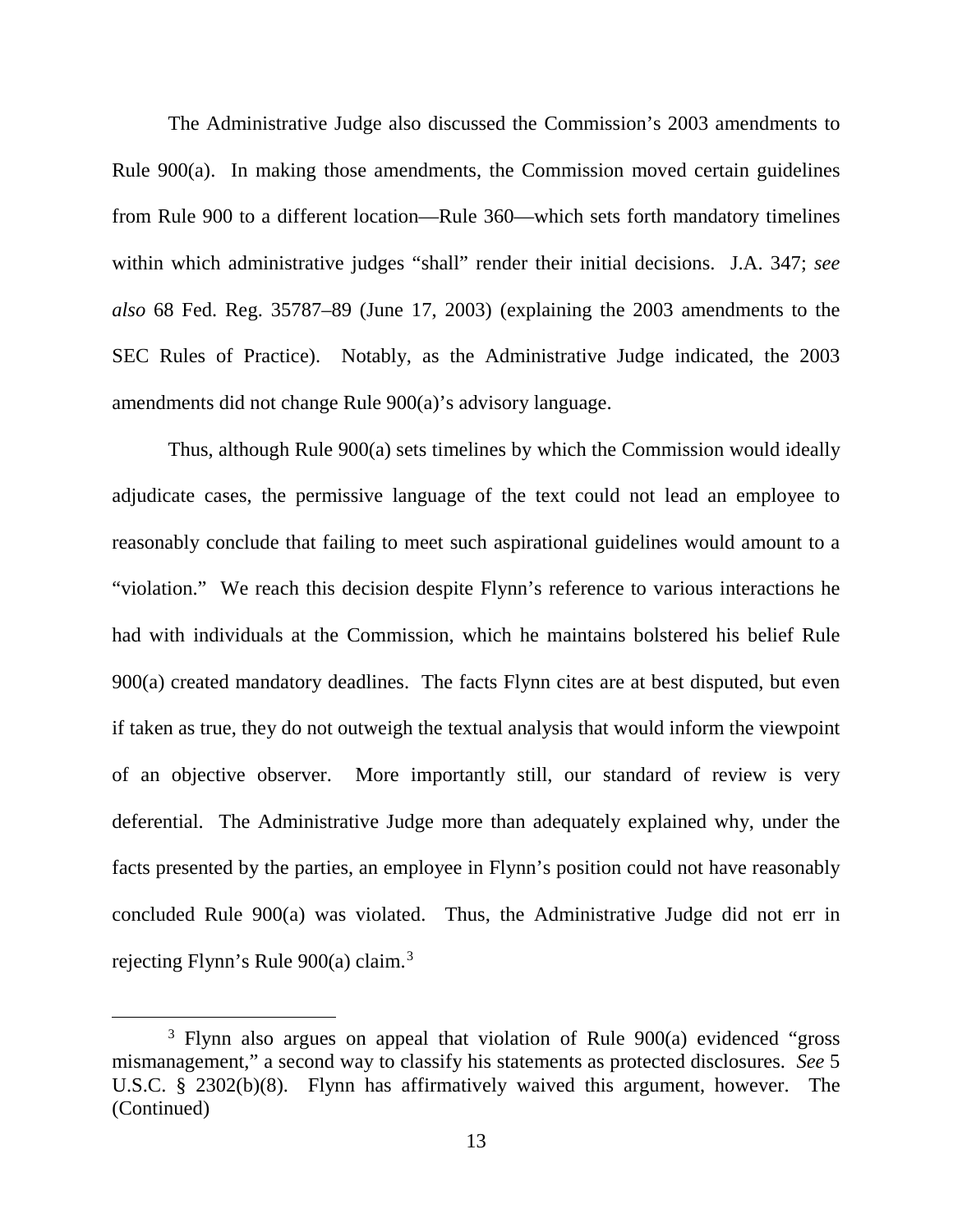Flynn also claims he made protected disclosures when he raised concerns that Adjudication violated Rule 900(b). Specifically, Flynn believed the status reports submitted by Adjudication provided insufficient detail to satisfy the rule's requirements. We do not believe the Administrative Judge actually analyzed this claim, which leaves the opinion below lacking, even under our deferential standard of review.

The Commission appears to have acknowledged this error before the Board when it argued that "[a]ny error the AJ made in not specifically addressing Rule 900(b) can be resolved by the Board on review." J.A. 371. Nonetheless, on appeal to this Court, the government contends that the Administrative Judge adequately considered Flynn's Rule 900(b) claim by citing several parts of the Administrative Judge's opinion. For example, the Administrative Judge quotes the Office of Special Counsel's summary of Flynn's claims, including that Adjudication "failed to give the Commission specific information in the semi-annual status reports to enable it to determine whether additional steps were

 $\overline{a}$ 

Administrative Judge found that, as an alternative holding, the alleged Rule 900(a) violations did not evidence gross mismanagement. In his petition for review before the Board, Flynn specifically criticized the Administrative Judge for doing so and argued that the judge erred in evaluating Flynn's claims under the wrong prong of the statute. Flynn went so far as to say that, "[t]here has never been any question that Mr. Flynn's disclosures concern rule violations—specifically, violations of SEC Rule of Practice  $900(a)(1)(iii)$  and (b). Yet the AJ analyzed the case as one involving 'gross Yet the AJ analyzed the case as one involving 'gross' mismanagement . . . .'" J.A. 365; Pet. for Rev. by MSPB at 20–21. Because Flynn affirmatively chose to abandon this argument below, it is waived before this Court. *See Pleasant Valley Hosp., Inc. v. Shalala*, 32 F.3d 67, 70 (4th Cir. 1994) ("[I]t is inappropriate for courts reviewing appeals of agency decisions to consider arguments not raised before the administrative agency involved.").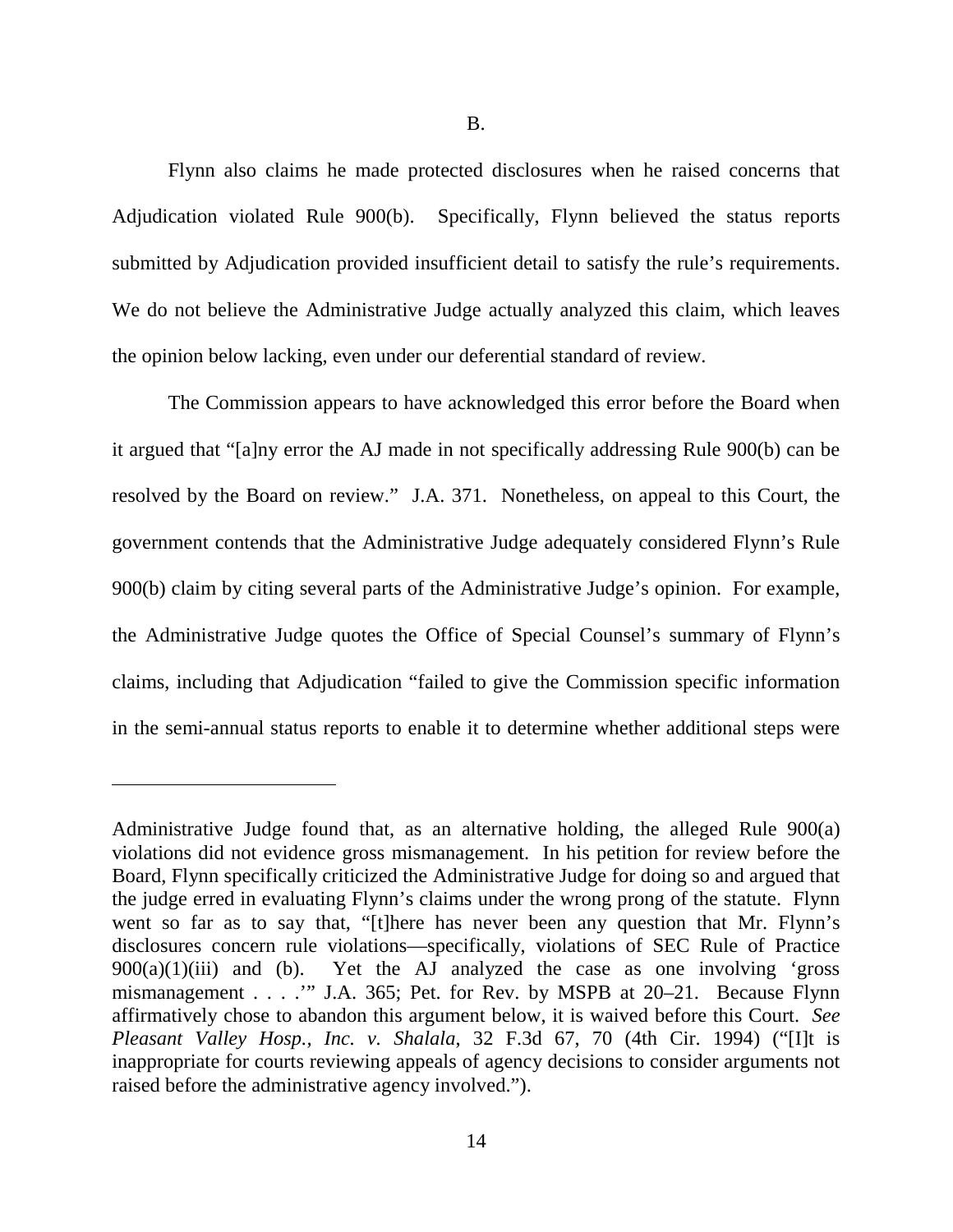necessary to reach a fair and timely resolution of matters, as required by Rule 900(b)." J.A. 340. The Administrative Judge also found that, by raising this claim before the Office of Special Counsel, Flynn exhausted his remedies in the way required to seek redress from the Board. The Administrative Judge then gave his own summary of Flynn's Rule 900(b) allegations, which he described as follows: Flynn "pointed to Rule 900(b) as a mandatory directive that [Adjudication] 'shall advise the commission' on the procedural posture of each case" but Flynn believed that the reports filed "lacked a lot of required information." J.A. 341–42. Later in the opinion, when the Administrative Judge quoted Rule 900(a) in its entirety, he also quoted Rule 900(b) in full. At that point, however, the specific references to Rule 900(b) cease.

Based upon these scant details in the opinion regarding Rule 900(b), Flynn argues that the Administrative Judge never actually addressed his claim. We agree.

Nothing in the decision below indicates the Administrative Judge *analyzed* Flynn's Rule 900(b) claim. Outside the brief factual recitation of the nature of the 900(b) claim, the Administrative Judge's decision focuses solely on matters related to Rule 900(a). And although the Administrative Judge quoted Rule 900(b) in full, he did not engage with the text of the provision. For example, whereas the Administrative Judge underlined sections in the quoted version of Rule 900(a) to emphasize "the words significant to making a determination of its mandatory nature," J.A. 345, he did not underline any portion of Rule 900(b), and any quoted material in the subsequent discussion came solely from Rule 900(a).

15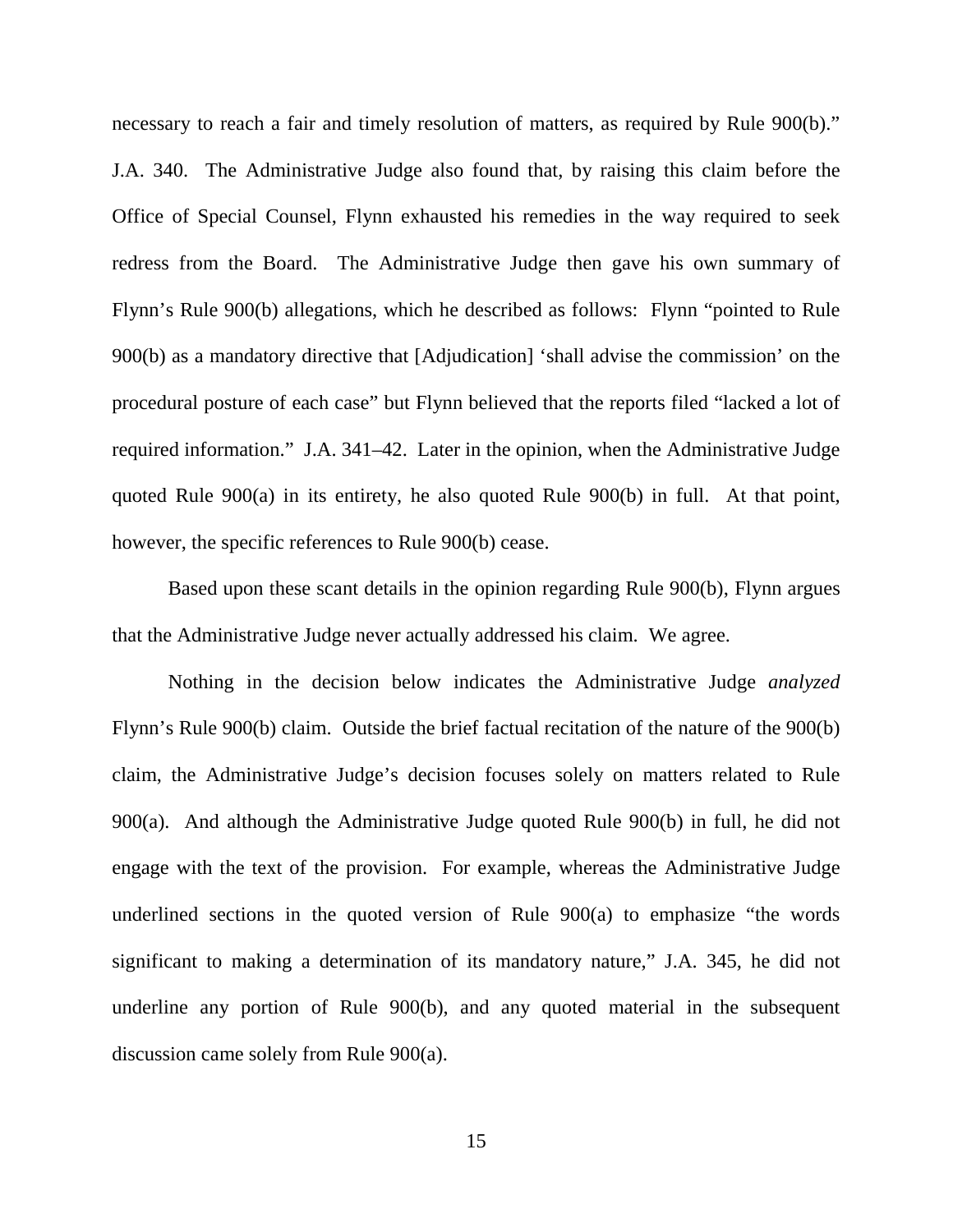This error is even clearer when the Administrative Judge's reasoning is examined in detail. When explaining why Flynn's disclosure did not address a "violation" of Rule 900(a), the Administrative Judge emphasized the Commission's actions when it amended the provision in 2003. Specifically, the Commission took other "guidelines" previously found in Rule 900 that applied to Administrative Law Judges and "ma[de] them mandatory" by adding the word "shall." J.A. 347. The Commission then moved the newly mandatory provisions into a separate section—Rule 360—but kept the remaining permissive "guidelines," like those set forth in Rule 900(a), in the current regulation. *Id.* Unlike the new provisions in Rule 360, Rule 900(a) maintained its more aspirational language, as evidenced by "repeated use of the word 'should.'" *Id.* The Administrative Judge concluded—and we agree—that use of the term "should" rather than "shall" provides evidence the Commission intended Rule 900(a) to be aspirational rather than binding. *See Kingdomware Techs., Inc. v. United States*, 136 S. Ct. 1969, 1977 (2016) (citing *Lexecon Inc. v. Milberg Weiss Bershad Hynes & Lerach*, 523 U.S. 26, 35 (1998) (stating that the "mandatory" word "shall" is one that "normally creates an obligation impervious to judicial discretion")).

Significantly, however, the Administrative Judge did not engage in any similar analysis with regard to Rule 900(b), which uses "shall" three times without ever using more permissive language, such as "may" or "should." 17 CFR § 201.900(b). This omission only solidifies our conclusion that the Administrative Judge did not consider Flynn's Rule 900(b) claim. Accordingly, we find the Administrative Judge's conclusion regarding Rule 900(b) cannot stand, even under our deferential standard of review. *See* 5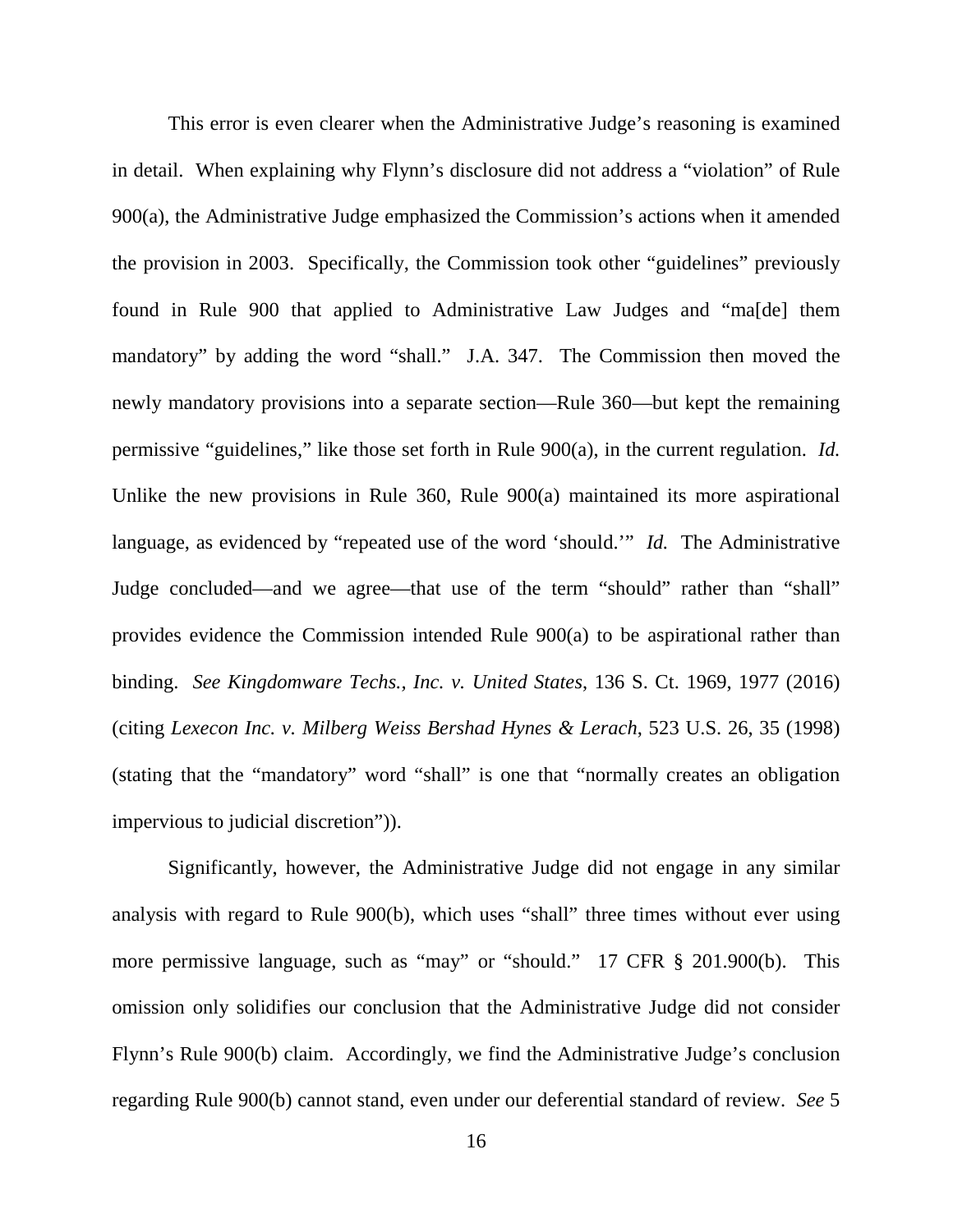C.F.R. § 1201.111(b) (requiring that the Administrative Judge's initial decision "contain . . . [f]indings of fact and conclusions of law upon all the material issues of fact and law presented"); *see also* 5 U.S.C. § 7703(c) (requiring decisions be supported by "substantial evidence").

That conclusion leaves us with the question of what to do with this case. We believe we should follow the guidance set out in *Patterson v. Commissioner of Social Security Administration*, 846 F.3d 656 (4th Cir. 2017). In that case, we acknowledged we could use a harmless error approach in reviewing some agency determinations but nonetheless declined to do so. *See id.* at 662. Instead, we found it more appropriate to remand, so the agency could more fully develop the record on contested issues. *See id.* at 662–63. We believe that is a prudent result for this case, as well. Making a fully informed decision on this issue will require evaluating much evidence and perhaps developing a more robust record. The Administrative Judge is in the best position to interpret this evidence in the first instance and to allow for further record development as needed.

## C.

Finally, Flynn requests that this Court address a number of purported evidentiary and discovery issues. In particular, Flynn asserts that the Administrative Judge erred by failing to make credibility findings, excluding exhibits Flynn sought to admit, and refusing to compel discovery regarding "similarly situated, non-whistleblowing employees who were not disciplined." Petitioner's Br. at 64.